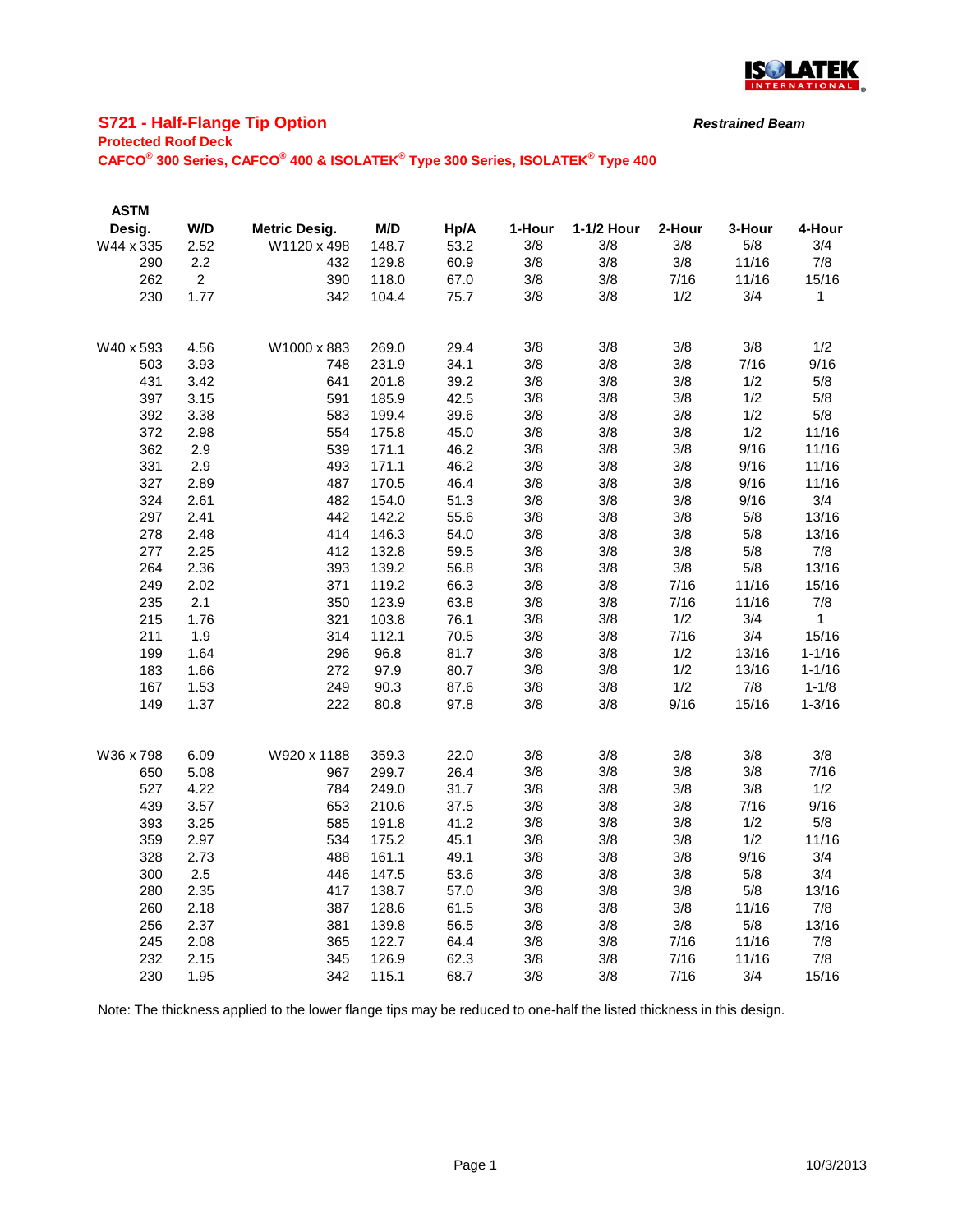

## **S721 - Half-Flange Tip Option**

#### **Protected Roof Deck**

**CAFCO® 300 Series, CAFCO® 400 & ISOLATEK® Type 300 Series, ISOLATEK® Type 400**

| <b>ASTM</b> |      |                      |       |       |        |            |        |             |             |
|-------------|------|----------------------|-------|-------|--------|------------|--------|-------------|-------------|
| Desig.      | W/D  | <b>Metric Desig.</b> | M/D   | Hp/A  | 1-Hour | 1-1/2 Hour | 2-Hour | 3-Hour      | 4-Hour      |
| W36 x 210   | 1.96 | W920 x 313           | 115.6 | 68.4  | 3/8    | 3/8        | 7/16   | 11/16       | 15/16       |
| 194         | 1.81 | 289                  | 106.8 | 74.0  | 3/8    | 3/8        | 7/16   | 3/4         | 1           |
| 182         | 1.72 | 271                  | 101.5 | 77.9  | 3/8    | 3/8        | 1/2    | 13/16       | 1           |
| 170         | 1.6  | 253                  | 94.4  | 83.7  | 3/8    | 3/8        | 1/2    | 13/16       | $1 - 1/16$  |
| 160         | 1.51 | 238                  | 89.1  | 88.7  | 3/8    | 3/8        | 1/2    | 7/8         | $1 - 1/8$   |
| 150         | 1.43 | 223                  | 84.4  | 93.7  | 3/8    | 3/8        | 9/16   | 7/8         | $1 - 3/16$  |
| 135         | 1.29 | 201                  | 76.1  | 103.9 | 3/8    | 7/16       | 9/16   | 15/16       | $1 - 1/4$   |
| W33 x 387   | 3.31 | W840 x 576           | 195.3 | 40.5  | 3/8    | 3/8        | 3/8    | 1/2         | 5/8         |
| 354         | 3.05 | 527                  | 180.0 | 43.9  | 3/8    | 3/8        | 3/8    | 1/2         | 11/16       |
| 318         | 2.77 | 473                  | 163.4 | 48.4  | 3/8    | 3/8        | 3/8    | 9/16        | 3/4         |
| 291         | 2.55 | 433                  | 150.5 | 52.5  | 3/8    | 3/8        | 3/8    | 9/16        | 3/4         |
| 263         | 2.33 | 392                  | 137.5 | 57.5  | 3/8    | 3/8        | 3/8    | 5/8         | 13/16       |
| 241         | 2.13 | 359                  | 125.7 | 62.9  | 3/8    | 3/8        | 7/16   | 11/16       | 7/8         |
| 221         | 1.97 | 329                  | 116.2 | 68.0  | 3/8    | 3/8        | 7/16   | 11/16       | 15/16       |
| 201         | 1.79 | 299                  | 105.6 | 74.9  | 3/8    | 3/8        | 7/16   | 3/4         | $\mathbf 1$ |
| 169         | 1.7  | 251                  | 100.3 | 78.8  | 3/8    | 3/8        | 1/2    | 13/16       | $1 - 1/16$  |
| 152         | 1.53 | 226                  | 90.3  | 87.6  | 3/8    | 3/8        | 1/2    | 7/8         | $1 - 1/8$   |
| 141         | 1.43 | 210                  | 84.4  | 93.7  | 3/8    | 3/8        | 9/16   | 7/8         | $1 - 3/16$  |
| 130         | 1.32 | 193                  | 77.9  | 101.5 | 3/8    | 3/8        | 9/16   | 15/16       | $1 - 1/4$   |
| 118         | 1.21 | 176                  | 71.4  | 110.7 | 3/8    | 7/16       | 5/8    | 1           | $1 - 5/16$  |
| W30 x 391   | 3.59 | W760 x 582           | 211.8 | 37.3  | 3/8    | 3/8        | 3/8    | 7/16        | 9/16        |
| 357         | 3.31 | 531                  | 195.3 | 40.5  | 3/8    | 3/8        | 3/8    | 1/2         | 5/8         |
| 326         | 3.05 | 484                  | 180.0 | 43.9  | 3/8    | 3/8        | 3/8    | 1/2         | 11/16       |
| 292         | 2.73 | 434                  | 161.1 | 49.1  | 3/8    | 3/8        | 3/8    | 9/16        | 3/4         |
| 261         | 2.46 | 389                  | 145.1 | 54.5  | 3/8    | 3/8        | 3/8    | 5/8         | 13/16       |
| 235         | 2.24 | 350                  | 132.2 | 59.8  | 3/8    | 3/8        | 3/8    | 5/8         | 7/8         |
| 211         | 2.01 | 314                  | 118.6 | 66.7  | 3/8    | 3/8        | 7/16   | 11/16       | 15/16       |
| 191         | 1.85 | 284                  | 109.2 | 72.4  | 3/8    | 3/8        | 7/16   | 3/4         | 1           |
| 173         | 1.66 | 257                  | 97.9  | 80.7  | 3/8    | 3/8        | 1/2    | 13/16       | $1 - 1/16$  |
| 148         | 1.64 | 220                  | 96.8  | 81.7  | 3/8    | 3/8        | 1/2    | 13/16       | $1 - 1/16$  |
| 132         | 1.47 | 196                  | 86.7  | 91.1  | 3/8    | 3/8        | 9/16   | 7/8         | $1 - 1/8$   |
| 124         | 1.39 | 185                  | 82.0  | 96.4  | 3/8    | 3/8        | 9/16   | 15/16       | $1 - 3/16$  |
| 116         | 1.3  | 173                  | 76.7  | 103.1 | 3/8    | 7/16       | 9/16   | 15/16       | $1 - 1/4$   |
| 108         | 1.21 | 161                  | 71.4  | 110.7 | 3/8    | 7/16       | 5/8    | 1           | $1 - 5/16$  |
| 99          | 1.12 | 147                  | 66.1  | 119.6 | 3/8    | 7/16       | 5/8    | $1 - 1/16$  | $1 - 3/8$   |
| 90          | 1.02 | 134                  | 60.2  | 131.4 | 7/16   | 1/2        | 11/16  | $1 - 1/8$   | $1 - 7/16$  |
|             |      |                      |       |       |        |            |        | $2 - 15/16$ | $3 - 7/8$   |
|             |      |                      |       |       |        |            |        | $2 - 15/16$ | $3 - 7/8$   |
| W27 x 539   | 5.08 | W690 x 802           | 299.7 | 26.4  | 3/8    | 3/8        | 3/8    | 3/8         | 7/16        |
| 368         | 3.64 | 548                  | 214.8 | 36.8  | 3/8    | 3/8        | 3/8    | 7/16        | 9/16        |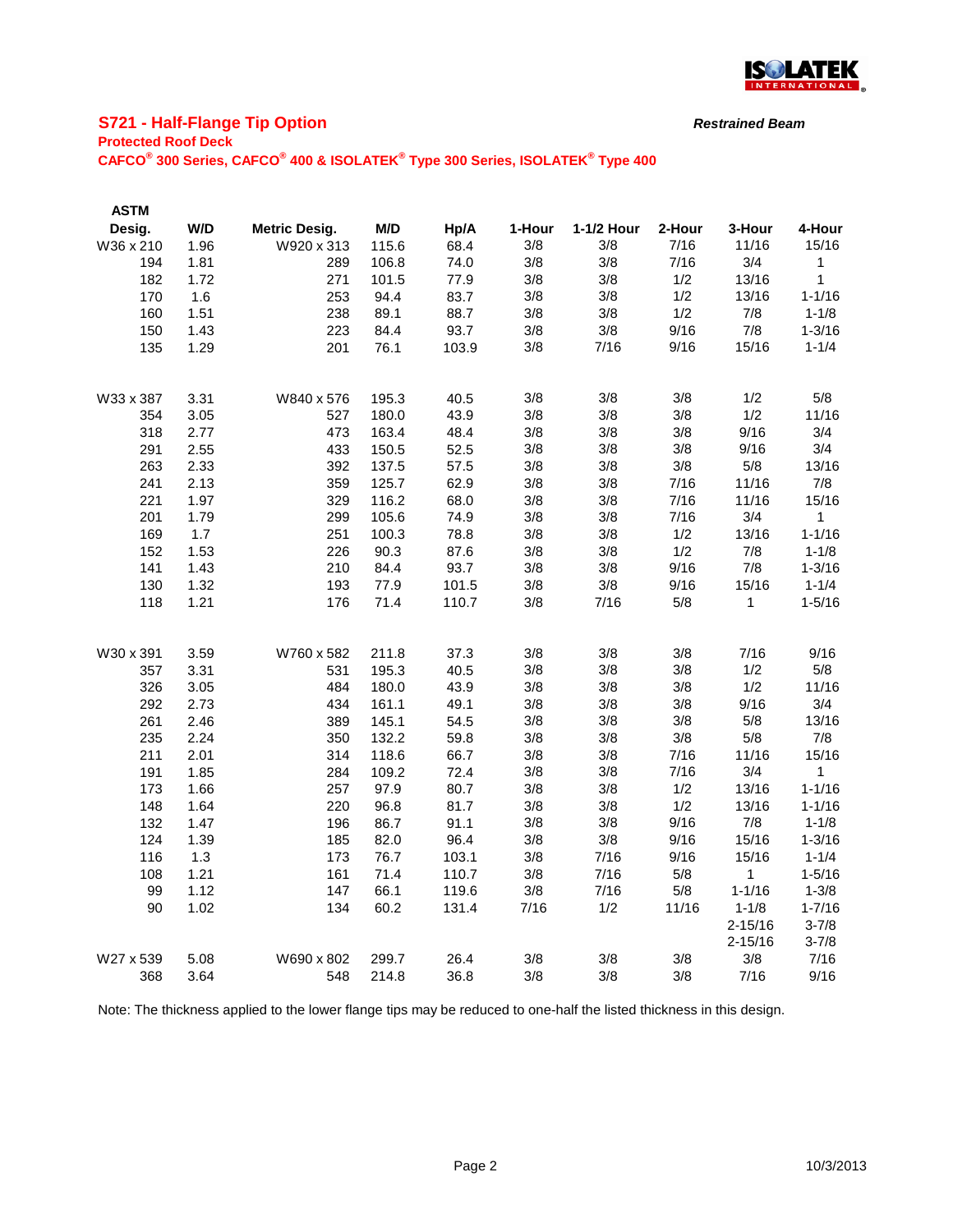

# **S721 - Half-Flange Tip Option**

#### **Protected Roof Deck**

**CAFCO® 300 Series, CAFCO® 400 & ISOLATEK® Type 300 Series, ISOLATEK® Type 400**

| <b>ASTM</b> |             |                      |                |              |        |            |        |            |              |
|-------------|-------------|----------------------|----------------|--------------|--------|------------|--------|------------|--------------|
| Desig.      | W/D         | <b>Metric Desig.</b> | M/D            | Hp/A         | 1-Hour | 1-1/2 Hour | 2-Hour | 3-Hour     | 4-Hour       |
| W27 x 336   | 3.36        | W690 x 500           | 198.2          | 39.9         | 3/8    | 3/8        | 3/8    | 1/2        | 5/8          |
| 307         | 3.11        | 457                  | 183.5          | 43.1         | 3/8    | 3/8        | 3/8    | 1/2        | 11/16        |
| 281         | 2.86        | 418                  | 168.7          | 46.8         | 3/8    | 3/8        | 3/8    | 9/16       | 11/16        |
| 258         | 2.64        | 384                  | 155.8          | 50.8         | 3/8    | 3/8        | 3/8    | 9/16       | 3/4          |
| 235         | 2.43        | 350                  | 143.4          | 55.1         | 3/8    | 3/8        | 3/8    | 5/8        | 13/16        |
| 217         | 2.26        | 323                  | 133.3          | 59.3         | 3/8    | 3/8        | 3/8    | 5/8        | 13/16        |
| 194         | 2.03        | 289                  | 119.8          | 66.0         | 3/8    | 3/8        | 7/16   | 11/16      | 15/16        |
| 178         | 1.87        | 265                  | 110.3          | 71.6         | 3/8    | 3/8        | 7/16   | 3/4        | $\mathbf{1}$ |
| 161         | 1.7         | 240                  | 100.3          | 78.8         | 3/8    | 3/8        | 1/2    | 13/16      | $1 - 1/16$   |
| 146         | 1.55        | 217                  | 91.5           | 86.4         | 3/8    | 3/8        | 1/2    | 7/8        | $1 - 1/8$    |
| 129         | 1.56        | 192                  | 92.0           | 85.9         | 3/8    | 3/8        | 1/2    | 7/8        | $1 - 1/8$    |
| 114         | 1.39        | 170                  | 82.0           | 96.4         | 3/8    | 3/8        | 9/16   | 15/16      | $1 - 3/16$   |
| 102         | 1.24        | 152                  | 73.2           | 108.1        | 3/8    | 7/16       | 5/8    | 1          | $1 - 5/16$   |
| 94          | 1.15        | 140                  | 67.9           | 116.5        | 3/8    | 7/16       | 5/8    | $1 - 1/16$ | $1 - 3/8$    |
| 84          | 1.03        | 125                  | 60.8           | 130.1        | 7/16   | 1/2        | 11/16  | $1 - 1/8$  | $1 - 7/16$   |
|             |             |                      |                |              |        |            |        |            |              |
| W24 x 370   | 3.98        | W610 x 551           | 234.8          | 33.7         | 3/8    | 3/8        | 3/8    | 7/16       | 9/16         |
| 335         | 3.66        | 498                  | 215.9          | 36.6         | 3/8    | 3/8        | 3/8    | 7/16       | 9/16         |
| 306         | 3.37        | 455                  | 198.8          | 39.8         | 3/8    | 3/8        | 3/8    | 1/2        | 5/8          |
| 279         | 3.11        | 415                  | 183.5          | 43.1         | 3/8    | 3/8        | 3/8    | 1/2        | 11/16        |
| 250         | 2.81        | 372                  | 165.8          | 47.7         | 3/8    | 3/8        | 3/8    | 9/16       | 11/16        |
| 229         | 2.6         | 341                  | 153.4          | 51.5         | 3/8    | 3/8        | 3/8    | 9/16       | 3/4          |
| 207         | 2.36        | 307                  | 139.2          | 56.8         | 3/8    | 3/8        | 3/8    | 5/8        | 13/16        |
| 192         | 2.2         | 285                  | 129.8          | 60.9         | 3/8    | 3/8        | 3/8    | 11/16      | 7/8          |
| 176         | 2.03        | 262                  | 119.8          | 66.0         | 3/8    | 3/8        | 7/16   | 11/16      | 15/16        |
| 162         | 1.88        | 241                  | 110.9          | 71.3         | 3/8    | 3/8        | 7/16   | 3/4        | 15/16        |
| 146         | 1.7         | 217                  | 100.3          | 78.8         | 3/8    | 3/8        | 1/2    | 13/16      | $1 - 1/16$   |
| 131         | 1.54        | 195                  | 90.9           | 87.0         | 3/8    | 3/8        | 1/2    | 7/8        | $1 - 1/8$    |
| 117         | 1.38        | 174                  | 81.4           | 97.1         | 3/8    | 3/8        | 9/16   | 15/16      | $1 - 3/16$   |
| 104         | 1.24        | 155                  | 73.2           | 108.1        | 3/8    | 7/16       | 5/8    | 1          | $1 - 5/16$   |
| 103         | 1.4         | 153                  | 82.6           | 95.7         | 3/8    | 3/8        | 9/16   | 15/16      | $1 - 3/16$   |
| 94          | 1.28        | 140                  | 75.5           | 104.7        | 3/8    | 7/16       | 9/16   | 15/16      | $1 - 1/4$    |
| 84          | 1.15        | 125                  | 67.9           | 116.5        | 3/8    | 7/16       | 5/8    | $1 - 1/16$ | $1 - 3/8$    |
| 76          | 1.05        | 113                  | 62.0           | 127.6        | 7/16   | 7/16       | 11/16  | $1 - 1/8$  | $1 - 7/16$   |
| 68          | 0.94        | 101                  | 55.5           | 142.5        | 7/16   | 1/2        | 11/16  | $1 - 3/16$ | $1 - 9/16$   |
| 62          | 0.93        | 92                   | 54.9           | 144.1        | 7/16   | 1/2        | 11/16  | $1 - 3/16$ | $1 - 9/16$   |
| 55          | 0.82        | 82                   | 48.4           | 163.4        | 1/2    | 9/16       | 3/4    | $1 - 1/4$  | $1 - 11/16$  |
| W21 x 201   |             | W530 x 300           |                |              | 3/8    | 3/8        | 3/8    | 5/8        | 3/4          |
| 182         | 2.5<br>2.28 | 272                  | 147.5<br>134.5 | 53.6<br>58.8 | 3/8    | 3/8        | 3/8    | 5/8        | 13/16        |

Note: The thickness applied to the lower flange tips may be reduced to one-half the listed thickness in this design.

*Restrained Beam*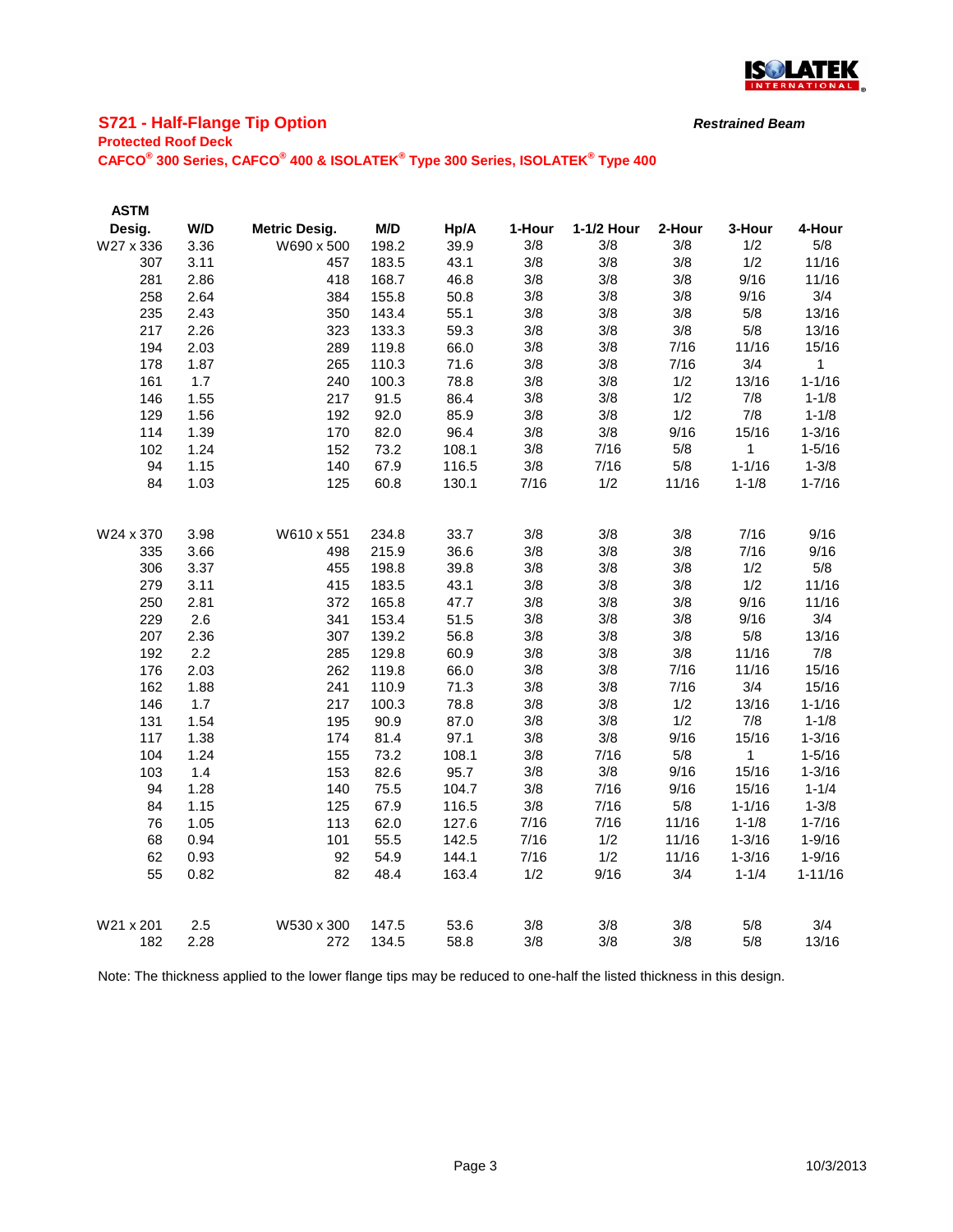

## **S721 - Half-Flange Tip Option**

#### **Protected Roof Deck**

**CAFCO® 300 Series, CAFCO® 400 & ISOLATEK® Type 300 Series, ISOLATEK® Type 400**

| <b>ASTM</b> |      |                      |       |       |        |            |        |              |            |
|-------------|------|----------------------|-------|-------|--------|------------|--------|--------------|------------|
| Desig.      | W/D  | <b>Metric Desig.</b> | M/D   | Hp/A  | 1-Hour | 1-1/2 Hour | 2-Hour | 3-Hour       | 4-Hour     |
| W21 x 166   | 2.09 | W530 x 248           | 123.3 | 64.1  | 3/8    | 3/8        | 7/16   | 11/16        | 7/8        |
| 147         | 1.87 | 219                  | 110.3 | 71.6  | 3/8    | 3/8        | 7/16   | 3/4          | 1          |
| 132         | 1.68 | 196                  | 99.1  | 79.8  | 3/8    | 3/8        | 1/2    | 13/16        | $1 - 1/16$ |
| 122         | 1.57 | 182                  | 92.6  | 85.3  | 3/8    | 3/8        | 1/2    | 13/16        | $1 - 1/8$  |
| 111         | 1.43 | 165                  | 84.4  | 93.7  | 3/8    | 3/8        | 9/16   | 7/8          | $1 - 3/16$ |
| 101         | 1.3  | 150                  | 76.7  | 103.1 | 3/8    | 7/16       | 9/16   | 15/16        | $1 - 1/4$  |
| 93          | 1.4  | 138                  | 82.6  | 95.7  | 3/8    | 3/8        | 9/16   | 15/16        | $1 - 3/16$ |
| 83          | 1.26 | 123                  | 74.3  | 106.3 | 3/8    | 7/16       | 9/16   | 1            | $1 - 1/4$  |
| 73          | 1.11 | 109                  | 65.5  | 120.7 | 3/8    | 7/16       | 5/8    | $1 - 1/16$   | $1 - 3/8$  |
| 68          | 1.04 | 101                  | 61.4  | 128.8 | 7/16   | 1/2        | 11/16  | $1 - 1/8$    | $1 - 7/16$ |
| 62          | 0.95 | 92                   | 56.1  | 141.0 | 7/16   | 1/2        | 11/16  | $1 - 3/16$   | $1 - 1/2$  |
| 57          | 0.95 | 85                   | 56.1  | 141.0 | 7/16   | 1/2        | 11/16  | $1 - 3/16$   | $1 - 1/2$  |
| 55          | 0.85 | 82                   | 50.2  | 157.6 | 1/2    | 1/2        | 3/4    | $1 - 1/4$    | $1 - 5/8$  |
| 50          | 0.83 | 74                   | 49.0  | 161.4 | 1/2    | 9/16       | 3/4    | $1 - 1/4$    | $1 - 5/8$  |
| 48          | 0.75 | 72                   | 44.3  | 178.6 | 1/2    | 9/16       | 13/16  | $1 - 5/16$   | $1 - 3/4$  |
| 44          | 0.74 | 66                   | 43.7  | 181.1 | 1/2    | 9/16       | 13/16  | $1 - 3/8$    | $1 - 3/4$  |
|             |      |                      |       |       |        |            |        |              |            |
| W18 x 175   | 2.46 | W460 x 260           | 145.1 | 54.5  | 3/8    | 3/8        | 3/8    | 5/8          | 13/16      |
| 158         | 2.24 | 235                  | 132.2 | 59.8  | 3/8    | 3/8        | 3/8    | 5/8          | 7/8        |
| 143         | 2.05 | 213                  | 121.0 | 65.4  | 3/8    | 3/8        | 7/16   | 11/16        | 15/16      |
| 130         | 1.88 | 193                  | 110.9 | 71.3  | 3/8    | 3/8        | 7/16   | 3/4          | 15/16      |
| 119         | 1.72 | 177                  | 101.5 | 77.9  | 3/8    | 3/8        | 1/2    | 13/16        | 1          |
| 106         | 1.55 | 158                  | 91.5  | 86.4  | 3/8    | 3/8        | 1/2    | 7/8          | $1 - 1/8$  |
| 97          | 1.42 | 144                  | 83.8  | 94.4  | 3/8    | 3/8        | 9/16   | 7/8          | $1 - 3/16$ |
| 86          | 1.27 | 128                  | 74.9  | 105.5 | 3/8    | 7/16       | 9/16   | 1            | $1 - 1/4$  |
| 76          | 1.13 | 113                  | 66.7  | 118.6 | 3/8    | 7/16       | 5/8    | $1 - 1/16$   | $1 - 3/8$  |
| 71          | 1.22 | 106                  | 72.0  | 109.8 | 3/8    | 7/16       | 5/8    | 1            | $1 - 5/16$ |
| 65          | 1.13 | 97                   | 66.7  | 118.6 | 3/8    | 7/16       | 5/8    | $1 - 1/16$   | $1 - 3/8$  |
| 60          | 1.04 | 89                   | 61.4  | 128.8 | 7/16   | 1/2        | 11/16  | $1 - 1/8$    | $1 - 7/16$ |
| 55          | 0.96 | 82                   | 56.6  | 139.6 | 7/16   | 1/2        | 11/16  | $1 - 3/16$   | $1 - 1/2$  |
| 50          | 0.88 | 74                   | 51.9  | 152.3 | 7/16   | 1/2        | 3/4    | $1 - 1/4$    | $1 - 5/8$  |
| 46          | 0.87 | 68                   | 51.3  | 154.0 | 7/16   | 1/2        | 3/4    | $1 - 1/4$    | $1 - 5/8$  |
| 40          | 0.76 | 60                   | 44.8  | 176.3 | 1/2    | 9/16       | 13/16  | $1 - 5/16$   | $1 - 3/4$  |
| 35          | 0.67 | 52                   | 39.5  | 200.0 | 9/16   | 5/8        | 7/8    | $1 - 7/16$   | $1 - 7/8$  |
|             |      |                      |       |       |        |            |        |              |            |
| W16 x 100   | 1.59 | W410 x 149           | 93.8  | 84.3  | 3/8    | 3/8        | 1/2    | 13/16        | $1 - 1/16$ |
| 89          | 1.43 | 132                  | 84.4  | 93.7  | 3/8    | 3/8        | 9/16   | 7/8          | $1 - 3/16$ |
| 77          | 1.25 | 114                  | 73.8  | 107.2 | 3/8    | 7/16       | 9/16   | $\mathbf{1}$ | $1 - 5/16$ |
| 67          | 1.09 | 100                  | 64.3  | 122.9 | 7/16   | 7/16       | 5/8    | $1 - 1/16$   | $1 - 3/8$  |
| 57          | 1.09 | 85                   | 64.3  | 122.9 | 7/16   | 7/16       | 5/8    | $1 - 1/16$   | $1 - 3/8$  |
| 50          | 0.96 | 74                   | 56.6  | 139.6 | 7/16   | 1/2        | 11/16  | $1 - 3/16$   | $1 - 1/2$  |
| 45          | 0.87 | 67                   | 51.3  | 154.0 | 7/16   | 1/2        | 3/4    | $1 - 1/4$    | $1 - 5/8$  |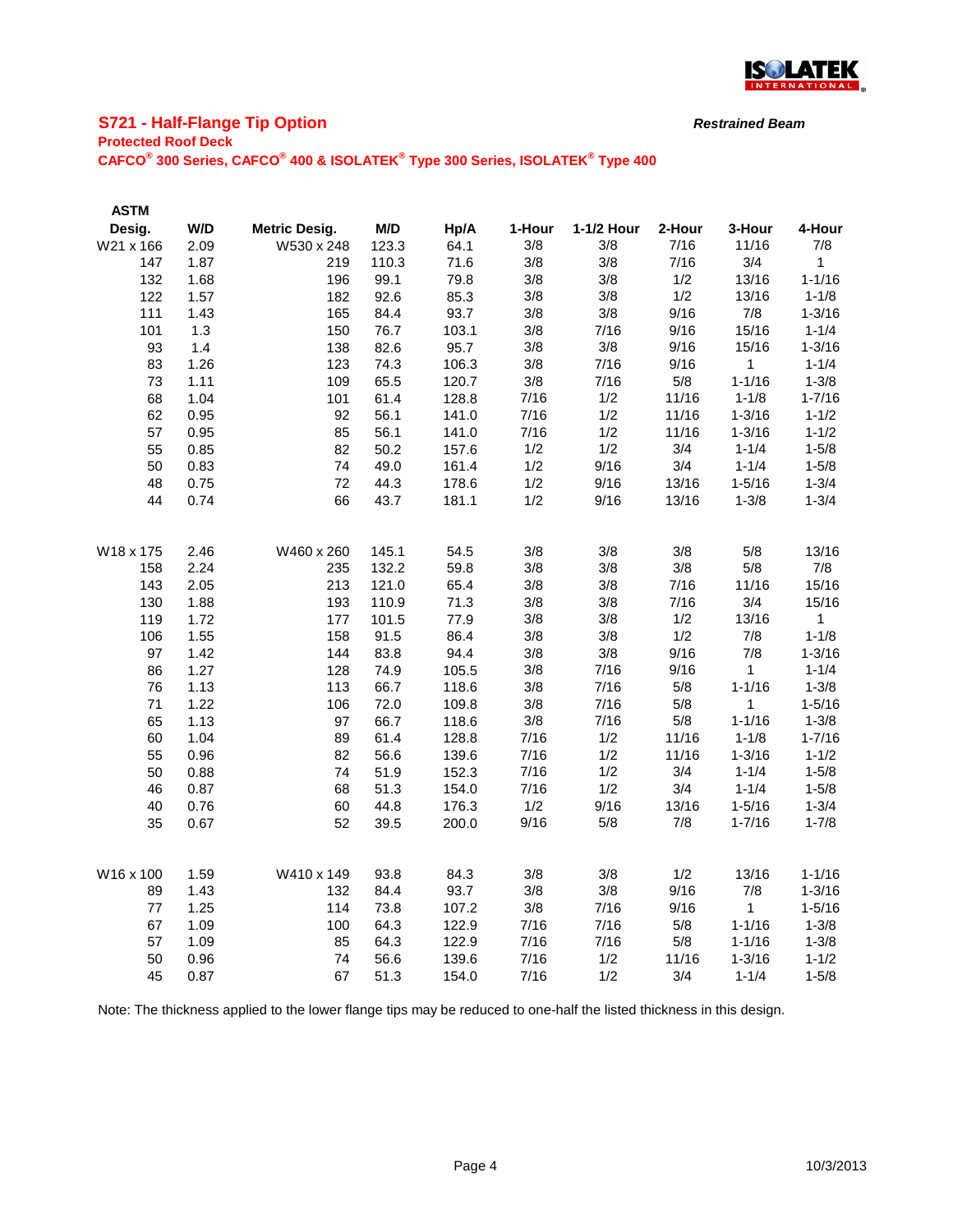

# **S721 - Half-Flange Tip Option**

#### **Protected Roof Deck**

**CAFCO® 300 Series, CAFCO® 400 & ISOLATEK® Type 300 Series, ISOLATEK® Type 400**

| <b>ASTM</b> |              |                      |              |               |            |            |             |              |                         |
|-------------|--------------|----------------------|--------------|---------------|------------|------------|-------------|--------------|-------------------------|
| Desig.      | W/D          | <b>Metric Desig.</b> | M/D          | Hp/A          | 1-Hour     | 1-1/2 Hour | 2-Hour      | 3-Hour       | 4-Hour                  |
| W16 x 40    | 0.78         | W410 x 60            | 46.0         | 171.8         | 1/2        | 9/16       | 13/16       | $1 - 5/16$   | $1 - 11/16$             |
| 36          | 0.7          | 53                   | 41.3         | 191.4         | 1/2        | 9/16       | 13/16       | $1 - 3/8$    | $1 - 13/16$             |
| 31          | 0.66         | 46                   | 38.9         | 203.0         | 9/16       | 5/8        | 7/8         | $1 - 7/16$   | $1 - 7/8$               |
| 26          | 0.55         | 39                   | 32.5         | 243.6         | 9/16       | 11/16      | 15/16       | $1 - 9/16$   | $2 - 1/16$              |
| W14 x 808   | 8.75         | W360 x 1202          | 516.3        | 15.3          | 3/8        | 3/8        | 3/8         | 3/8          | 3/8                     |
| 730         | 8.08         | 1086                 | 476.7        | 16.6          | 3/8        | 3/8        | 3/8         | 3/8          | 3/8                     |
| 665         | 7.49         | 990                  | 441.9        | 17.9          | 3/8        | 3/8        | 3/8         | 3/8          | 3/8                     |
| 605         | 6.96         | 900                  | 410.6        | 19.3          | 3/8        | 3/8        | 3/8         | 3/8          | 3/8                     |
| 550         | 6.43         | 818                  | 379.4        | 20.8          | 3/8        | 3/8        | 3/8         | 3/8          | 3/8                     |
| 500         | 5.95         | 744                  | 351.1        | 22.5          | 3/8        | 3/8        | 3/8         | 3/8          | 3/8                     |
| 455         | 5.53         | 677                  | 326.3        | 24.2          | 3/8        | 3/8        | 3/8         | 3/8          | 7/16                    |
| 426         | 5.21         | 634                  | 307.4        | 25.7          | 3/8        | 3/8        | 3/8         | 3/8          | 7/16                    |
| 398         | 4.93         | 592                  | 290.9        | 27.2          | 3/8        | 3/8        | 3/8         | 3/8          | 7/16                    |
| 370         | 4.63         | 551                  | 273.2        | 28.9          | 3/8        | 3/8        | 3/8         | 3/8          | 1/2                     |
| 342         | 4.32         | 509                  | 254.9        | 31.0          | 3/8        | 3/8        | 3/8         | 3/8          | 1/2                     |
| 311         | 3.98         | 463                  | 234.8        | 33.7          | 3/8        | 3/8        | 3/8         | 7/16         | 9/16                    |
| 283         | 3.66         | 421                  | 215.9        | 36.6          | 3/8        | 3/8        | 3/8         | 7/16         | 9/16                    |
| 257         | 3.36         | 382                  | 198.2        | 39.9          | 3/8        | 3/8        | 3/8         | 1/2          | 5/8                     |
| 233         | 3.08         | 347                  | 181.7        | 43.5          | 3/8        | 3/8        | 3/8         | 1/2          | 11/16                   |
| 211         | 2.81         | 314                  | 165.8        | 47.7          | 3/8        | 3/8        | 3/8         | 9/16         | 11/16                   |
| 193         | 2.6          | 287                  | 153.4        | 51.5          | 3/8        | 3/8        | 3/8         | 9/16         | 3/4                     |
| 176         | 2.38         | 262                  | 140.4        | 56.3          | 3/8        | 3/8        | 3/8         | 5/8          | 13/16                   |
| 159         | 2.16         | 237                  | 127.4        | 62.0          | 3/8        | 3/8        | $7/16$      | 11/16        | 7/8                     |
| 145         | 1.99         | 216                  | 117.4        | 67.3          | 3/8        | 3/8        | 7/16        | 11/16        | 15/16                   |
| 132         | 1.89         | 196                  | 111.5        | 70.9          | 3/8        | 3/8        | 7/16        | 3/4          | 15/16                   |
| 120         | 1.71         | 179                  | 100.9        | 78.4          | 3/8        | 3/8        | 1/2         | 13/16        | $1 - 1/16$              |
| 109         | 1.57         | 162                  | 92.6         | 85.3          | 3/8<br>3/8 | 3/8<br>3/8 | 1/2<br>9/16 | 13/16<br>7/8 | $1 - 1/8$<br>$1 - 3/16$ |
| 99<br>90    | 1.43<br>1.31 | 147<br>134           | 84.4<br>77.3 | 93.7          | 3/8        | 7/16       | 9/16        | 15/16        | $1 - 1/4$               |
| 82          | 1.45         | 122                  | 85.6         | 102.3<br>92.4 | 3/8        | 3/8        | 9/16        | 7/8          | $1 - 3/16$              |
| 74          | 1.32         | 110                  | 77.9         | 101.5         | 3/8        | 3/8        | 9/16        | 15/16        | $1 - 1/4$               |
| 68          | 1.22         | 101                  | 72.0         | 109.8         | 3/8        | 7/16       | 5/8         | 1            | $1 - 5/16$              |
| 61          | 1.1          | 91                   | 64.9         | 121.8         | 7/16       | 7/16       | 5/8         | $1 - 1/16$   | $1 - 3/8$               |
| 53          | 1.06         | 79                   | 62.5         | 126.4         | 7/16       | 7/16       | 11/16       | $1 - 1/16$   | $1 - 7/16$              |
| 48          | 0.97         | 72                   | 57.2         | 138.1         | 7/16       | 1/2        | 11/16       | $1 - 1/8$    | $1 - 1/2$               |
| 43          | 0.87         | 64                   | 51.3         | 154.0         | 7/16       | 1/2        | 3/4         | $1 - 1/4$    | $1 - 5/8$               |
| 38          | 0.8          | 57                   | 47.2         | 167.5         | 1/2        | 9/16       | 3/4         | $1 - 5/16$   | $1 - 11/16$             |
| 34          | 0.72         | 51                   | 42.5         | 186.1         | 1/2        | 9/16       | 13/16       | $1 - 3/8$    | $1 - 13/16$             |
| 30          | 0.64         | 45                   | 37.8         | 209.3         | 9/16       | 5/8        | 7/8         | $1 - 7/16$   | $1 - 7/8$               |
| 26          | 0.62         | 39                   | 36.6         | 216.1         | 9/16       | 5/8        | 7/8         | $1 - 1/2$    | $1 - 15/16$             |
| 22          | 0.53         | 33                   | 31.3         | 252.8         | 5/8        | 11/16      | 15/16       | $1 - 9/16$   | $2 - 1/16$              |
|             |              |                      |              |               |            |            |             |              |                         |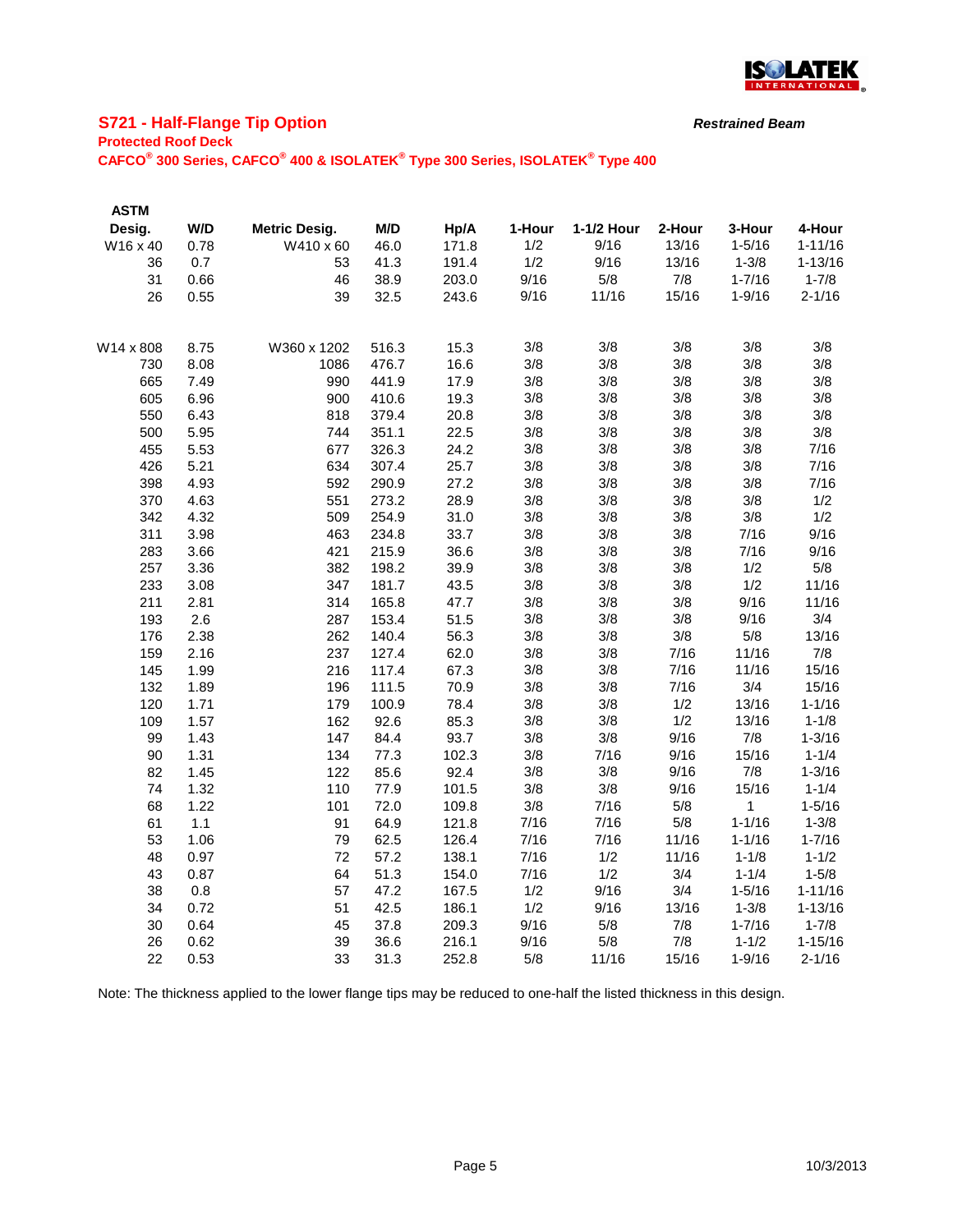

## **S721 - Half-Flange Tip Option**

#### **Protected Roof Deck**

**CAFCO® 300 Series, CAFCO® 400 & ISOLATEK® Type 300 Series, ISOLATEK® Type 400**

| <b>ASTM</b> |              |                      |       |       |        |            |            |              |              |
|-------------|--------------|----------------------|-------|-------|--------|------------|------------|--------------|--------------|
| Desig.      | W/D          | <b>Metric Desig.</b> | M/D   | Hp/A  | 1-Hour | 1-1/2 Hour | 2-Hour     | 3-Hour       | 4-Hour       |
| W12 x 336   | 4.85         | W310 x 500           | 286.2 | 27.6  | 3/8    | 3/8        | 3/8        | 3/8          | 7/16         |
| 305         | 4.49         | 454                  | 264.9 | 29.8  | 3/8    | 3/8        | 3/8        | 3/8          | 1/2          |
| 279         | 4.19         | 415                  | 247.2 | 32.0  | 3/8    | 3/8        | 3/8        | $3/8$        | 1/2          |
| 252         | 3.84         | 375                  | 226.6 | 34.9  | 3/8    | 3/8        | 3/8        | 7/16         | 9/16         |
| 230         | 3.55         | 342                  | 209.5 | 37.7  | 3/8    | 3/8        | 3/8        | 7/16         | 9/16         |
| 210         | 3.27         | 313                  | 192.9 | 41.0  | 3/8    | 3/8        | 3/8        | 1/2          | 5/8          |
| 190         | $\mathbf{3}$ | 283                  | 177.0 | 44.7  | 3/8    | 3/8        | 3/8        | 1/2          | 11/16        |
| 170         | 2.72         | 253                  | 160.5 | 49.3  | 3/8    | 3/8        | 3/8        | 9/16         | 3/4          |
| 152         | 2.45         | 225                  | 144.6 | 54.7  | 3/8    | 3/8        | 3/8        | 5/8          | 13/16        |
| 136         | 2.23         | 202                  | 131.6 | 60.1  | 3/8    | 3/8        | 3/8        | 5/8          | 7/8          |
| 120         | 1.99         | 179                  | 117.4 | 67.3  | 3/8    | 3/8        | 7/16       | 11/16        | 15/16        |
| 106         | 1.77         | 158                  | 104.4 | 75.7  | 3/8    | 3/8        | 1/2        | 3/4          | $\mathbf{1}$ |
| 96          | 1.61         | 143                  | 95.0  | 83.2  | 3/8    | 3/8        | 1/2        | 13/16        | $1 - 1/16$   |
| 87          | 1.47         | 129                  | 86.7  | 91.1  | 3/8    | 3/8        | 9/16       | 7/8          | $1 - 1/8$    |
| 79          | 1.34         | 117                  | 79.1  | 100.0 | 3/8    | 3/8        | 9/16       | 15/16        | $1 - 1/4$    |
| 72          | 1.23         | 107                  | 72.6  | 108.9 | 3/8    | 7/16       | 5/8        | $\mathbf{1}$ | $1 - 5/16$   |
| 65          | 1.11         | 97                   | 65.5  | 120.7 | 3/8    | 7/16       | 5/8        | $1 - 1/16$   | $1 - 3/8$    |
| 58          | $1.1$        | 86                   | 64.9  | 121.8 | 7/16   | 7/16       | 5/8        | $1 - 1/16$   | $1 - 3/8$    |
| 53          | 1.02         | 79                   | 60.2  | 131.4 | 7/16   | 1/2        | 11/16      | $1 - 1/8$    | $1 - 7/16$   |
| 50          | 1.06         | 74                   | 62.5  | 126.4 | 7/16   | 7/16       | 11/16      | $1 - 1/16$   | $1 - 7/16$   |
| 45          | 0.97         | 67                   | 57.2  | 138.1 | 7/16   | 1/2        | 11/16      | $1 - 1/8$    | $1 - 1/2$    |
| 40          | 0.86         | 60                   | 50.7  | 155.8 | 1/2    | 1/2        | 3/4        | $1 - 1/4$    | $1 - 5/8$    |
| 35          | 0.81         | 52                   | 47.8  | 165.4 | 1/2    | 9/16       | 3/4        | $1 - 1/4$    | $1 - 11/16$  |
| 30          | 0.69         | 45                   | 40.7  | 194.2 | 1/2    | 9/16       | 13/16      | $1 - 3/8$    | $1 - 13/16$  |
| 26          | 0.61         | 39                   | 36.0  | 219.6 | 9/16   | 5/8        | 7/8        | $1 - 1/2$    | $1 - 15/16$  |
| 22          | 0.62         | 33                   | 36.6  | 216.1 | 9/16   | 5/8        | 7/8        | $1 - 1/2$    | $1 - 15/16$  |
| 19          | 0.54         | 28                   | 31.9  | 248.1 | 9/16   | 11/16      | 15/16      | $1 - 9/16$   | $2 - 1/16$   |
| 16          | 0.45         | 24                   | 26.6  | 297.7 | 5/8    | 11/16      | 1          | $1 - 11/16$  | $2 - 1/4$    |
| 14          | 0.4          | 21                   | 23.6  | 335.0 | 11/16  | 3/4        | $1 - 1/16$ | $1 - 13/16$  | $2 - 3/8$    |
| W10 x 112   | 2.17         | W250 x 167           | 128.0 | 61.7  | 3/8    | 3/8        | 7/16       | 11/16        | 7/8          |
| 100         | 1.97         | 149                  | 116.2 | 68.0  | 3/8    | 3/8        | 7/16       | 11/16        | 15/16        |
| 88          | 1.74         | 131                  | 102.7 | 77.0  | 3/8    | 3/8        | 1/2        | 13/16        | 1            |
| $77 \,$     | 1.54         | 115                  | 90.9  | 87.0  | 3/8    | 3/8        | 1/2        | $7/8$        | $1 - 1/8$    |
| 68          | 1.38         | 101                  | 81.4  | 97.1  | 3/8    | 3/8        | 9/16       | 15/16        | $1 - 3/16$   |
| 60          | 1.22         | 89                   | 72.0  | 109.8 | 3/8    | 7/16       | 5/8        | 1            | $1 - 5/16$   |
| 54          | 1.11         | 80                   | 65.5  | 120.7 | 3/8    | 7/16       | 5/8        | $1 - 1/16$   | $1 - 3/8$    |
| 49          | 1.01         | 73                   | 59.6  | 132.7 | 7/16   | 1/2        | 11/16      | $1 - 1/8$    | $1 - 1/2$    |
| 45          | 1.06         | 67                   | 62.5  | 126.4 | 7/16   | 7/16       | 11/16      | $1 - 1/16$   | $1 - 7/16$   |
| 39          | 0.92         | 58                   | 54.3  | 145.6 | 7/16   | 1/2        | 11/16      | $1 - 3/16$   | $1 - 9/16$   |
| 33          | 0.78         | 49                   | 46.0  | 171.8 | 1/2    | 9/16       | 13/16      | $1 - 5/16$   | $1 - 11/16$  |
| 30          | 0.8          | 45                   | 47.2  | 167.5 | 1/2    | 9/16       | 3/4        | $1 - 5/16$   | $1 - 11/16$  |